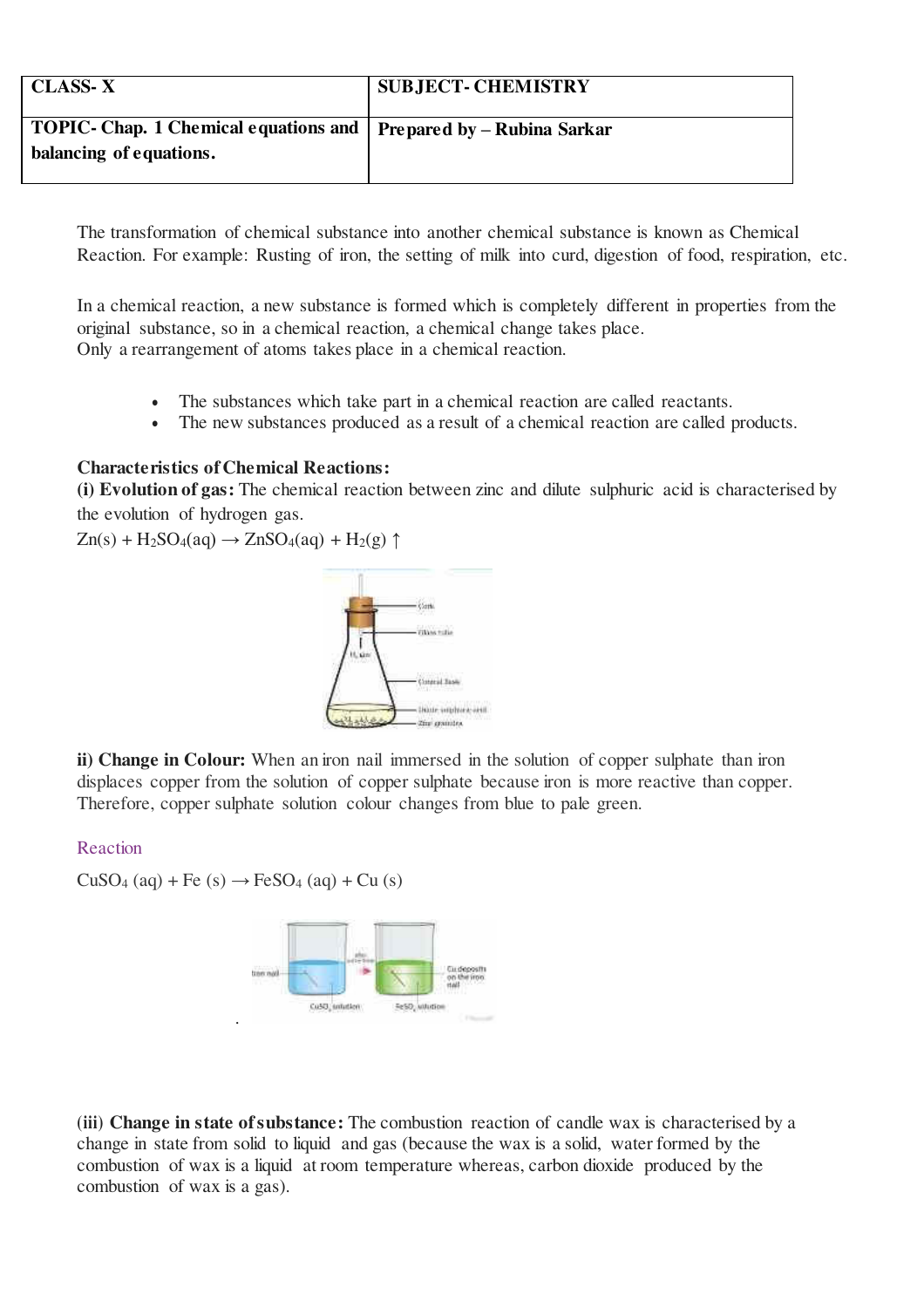

**(iv) Change in temperature:** The chemical reaction between quick lime water to form slaked lime is characterized by a change in temperature (which is a rise in temperature).



**(v) Formation of precipitate:** The chemical reaction between sodium sulphate and barium chloride solution is characterised by the formation of a white precipitate of barium sulphate.  $BaCl<sub>2</sub>(aq) + Na<sub>2</sub>SO<sub>4</sub>(aq) \rightarrow BaSO<sub>4</sub>(s) (ppt) + 2NaCl(aq)$ 



**Chemical Equation:** The representation of chemical reaction by means of symbols of substances in the form of formulae is called chemical equation. E.g.  $-H_2 + O_2 \Rightarrow H_2O$ 

**4. Balanced Chemical Equation:** A balanced chemical equation has number atoms of each element equal on both left and right sides of the reaction.

\*Note- According to Law of Conservation of Mass, mass can neither be created nor destroyed in a chemical reaction. To obey this law, the total mass of elements present in reactants must be equal to the total mass of elements present in products.

Steps of Balancing a Chemical Equation

- 1. Identify [each element f](https://www.thoughtco.com/what-is-a-chemical-element-604297)ound in [the equation.](https://www.thoughtco.com/what-is-a-chemical-equation-604026) The number of atoms of each type of atom must be the same on each side of the equation once it has been [balanced.](https://www.thoughtco.com/examples-of-10-balanced-chemical-equations-604027)
- 2. What is the net charge on each side of the equation? The net charge must be the same on each side of the equation once it has been balanced.
- 3. If possible, start with an element found in one compound on each side of the equation. Change the coefficients (the numbers in front of the compound or molecule) so that the number of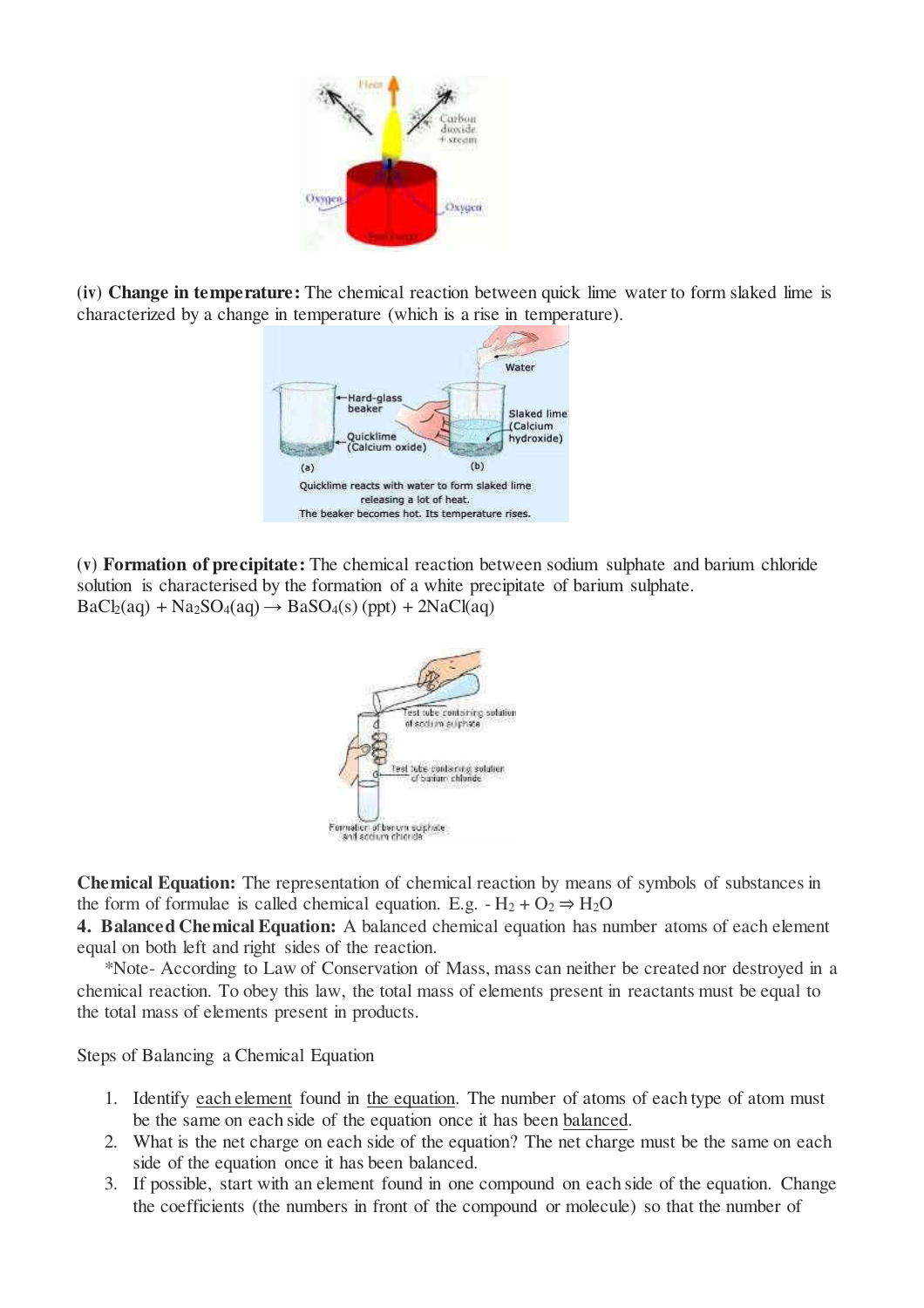atoms of the element is the same on each side of the equation. Remember, [to balance an](https://www.thoughtco.com/how-to-balance-chemical-equations-603860)  [equation,](https://www.thoughtco.com/how-to-balance-chemical-equations-603860) you change the coefficients, not the subscripts in the formulas.

- 4. Once you have balanced one element, do the same thing with another element. Proceed until all elements have been balanced. It's easiest to leave elements found in pure form for last.
- 5. Check your work to make certain the charge on both sides of the equation is also balanced.

## Balancing the equation,  $H_2 + O_2 \rightarrow H_2O$  step by step.

## **Step :1**

a) Write the equation with the correct chemical formulae for each reactant and product.

Eg : In the reaction of hydrogen with oxygen to yield water. You can write chemical equation as follows :  $H_2 + O_2 \rightarrow H_2O$ 

**Step : 2** a) After writing the molecule formulae of the substances the equation is to be balanced. b) We should put suitable numbers as the coefficients before the formula to balance the total number of atoms on both sides of an arrow mark.

c) For this we should not change the ratio of atom in the molecule of a substance i.e., subscript of atom.

Eg : 2 Should be added before molecular formula of hydrogen and another 2 should be added before water molecule.  $2H_2+O_2 \rightarrow 2H_2O$ 

d) Therefore the equation is balanced.

# **Step :3**

a) Check whether all the coefficients of the substances has a common factor.

b) If so, divide those by common factor to obtain lowest ratio of the substances.

Eg : In the above balanced equation  $2H_2+O_2 \rightarrow 2H_2O$ , no common factor of the coefficients.

c) Hence no need to divide.

# **Step : 4**

a) Verify the equation for the balancing of atoms on both sides of the equation.

Eg : In the above equation number of atoms in left side is 6 and right side is 6.

b) Both are equal.

c) Hence the equation is balanced.

### **1. Which information is not conveyed by a balanced chemical equation?**

- (a) Physical states of reactants and products
- (b) Symbols and formulae of all the substances involved in a particular reaction
- (c) Number of atoms/molecules of the reactants and products formed
- (d) Whether a particular reaction is actually feasible or not

#### **2.** In the balanced equation  $-$  aFe<sub>2</sub>O<sub>3</sub>  $+$  bH<sub>2</sub>  $\rightarrow$  cFe  $+$  dH<sub>2</sub> O The value of a, b, c, d **are respectively**

A. 1,1,2,3

B. 1,1,1,1

C. 1,3,2,3

D. 1,2,2,3

# **Answer - C. 1,3,2,3**

# **3.Which of the following reactions is not balanced**

A. 2NaHCO<sub>3</sub>  $\rightarrow$  Na<sub>2</sub> CO<sub>3</sub>, + H<sub>2</sub> O + CO<sub>2</sub>

B. 2C<sub>4</sub> H<sub>10</sub> + 120<sub>2</sub>  $\rightarrow$  8CO<sub>2</sub> + 10H<sub>2</sub> O

C. 2Al + 6H<sub>2</sub>O → 2Al (OH)<sub>3</sub> + 3H<sub>2</sub>